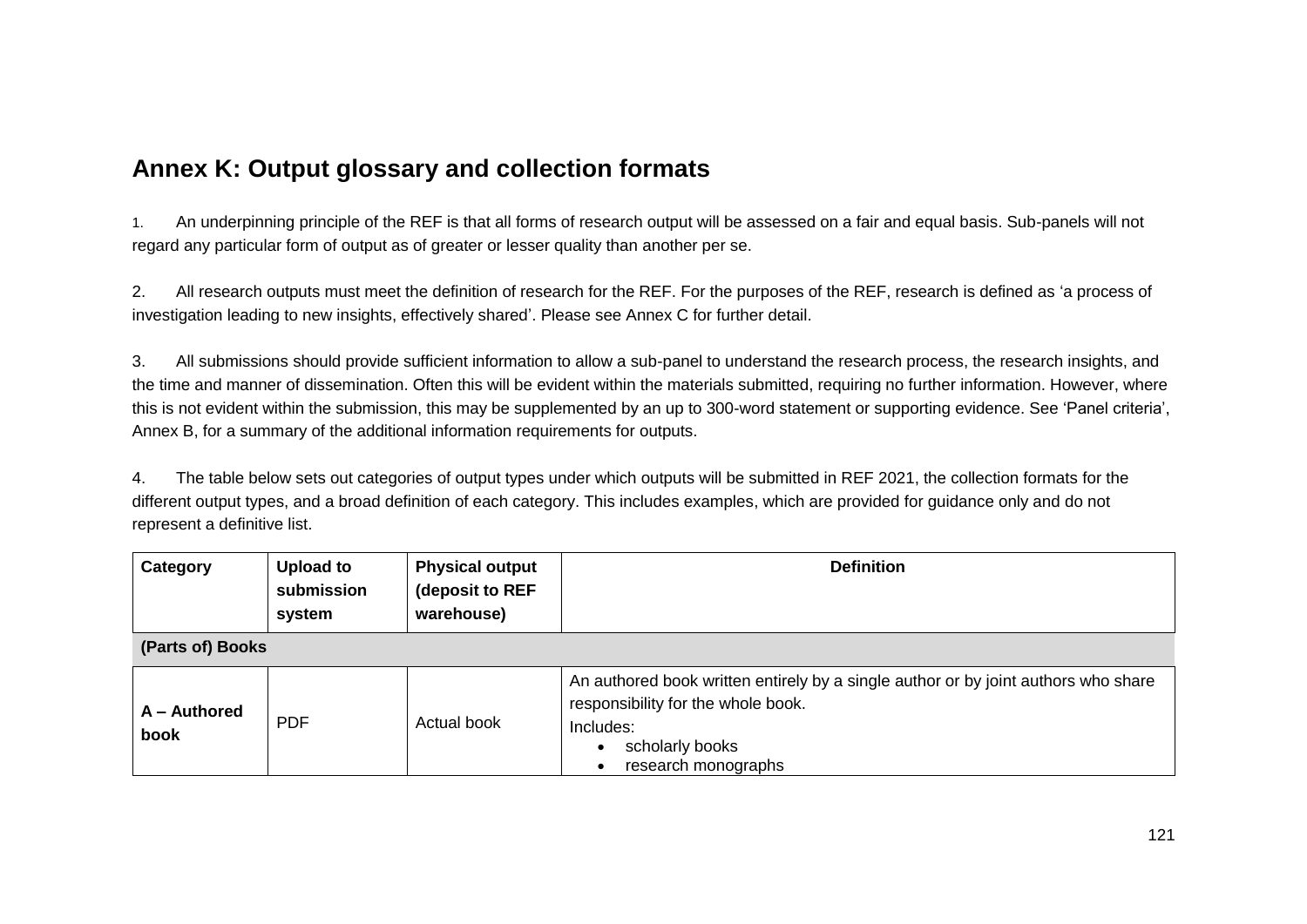|                         |                                                                                                      |                                                                                                                                   | textbooks based on significant research (as defined above) by the<br>$\bullet$<br>author(s)<br>revisions/new editions of the above, providing this includes substantial new<br>research material<br>novels, plays and screenplays<br>collections of plays, poems, short stories or other creative writing by the<br>author(s).                                                                                                                                                                                                                                                                                                                                                                                                                           |
|-------------------------|------------------------------------------------------------------------------------------------------|-----------------------------------------------------------------------------------------------------------------------------------|----------------------------------------------------------------------------------------------------------------------------------------------------------------------------------------------------------------------------------------------------------------------------------------------------------------------------------------------------------------------------------------------------------------------------------------------------------------------------------------------------------------------------------------------------------------------------------------------------------------------------------------------------------------------------------------------------------------------------------------------------------|
| <b>B-Edited</b><br>book | <b>PDF</b>                                                                                           | Actual book (if the<br>edition is in<br>multiple volumes,<br>submit<br>representative<br>volume in the first<br>instance)         | A book or volume in which individual chapters or contributions have been written<br>by different authors.<br>To submit a work in this category the editor must have had sole responsibility, or<br>be identified as having made a substantial contribution to the editing, choices for<br>inclusion and underpinning process of investigation.<br>Includes:<br>edited books or volumes<br>textbooks or encyclopaedias where significant background research is<br>required<br>annotated anthologies where research informs the annotations<br>revisions or new editions of the above providing this includes substantial<br>new research material<br>literary translations, where these contain significant editorial work in the<br>nature of research. |
| C- Chapter in<br>book   | PDF upload of<br>chapter and<br>page(s) of the<br>book that bear<br>the title,<br>publisher, editor, | Actual book or<br>hard copy of<br>chapter including a<br>copy of the<br>page(s) of the<br>book that bear the<br>title, publisher, | This category includes contributions to edited books. This may include scholarly<br>work, such as:<br>chapters in edited books<br>entries in textbooks incorporating significant research content<br>entries in scholarly editions<br>entries in revisions or new editions providing this includes substantial new<br>research material                                                                                                                                                                                                                                                                                                                                                                                                                  |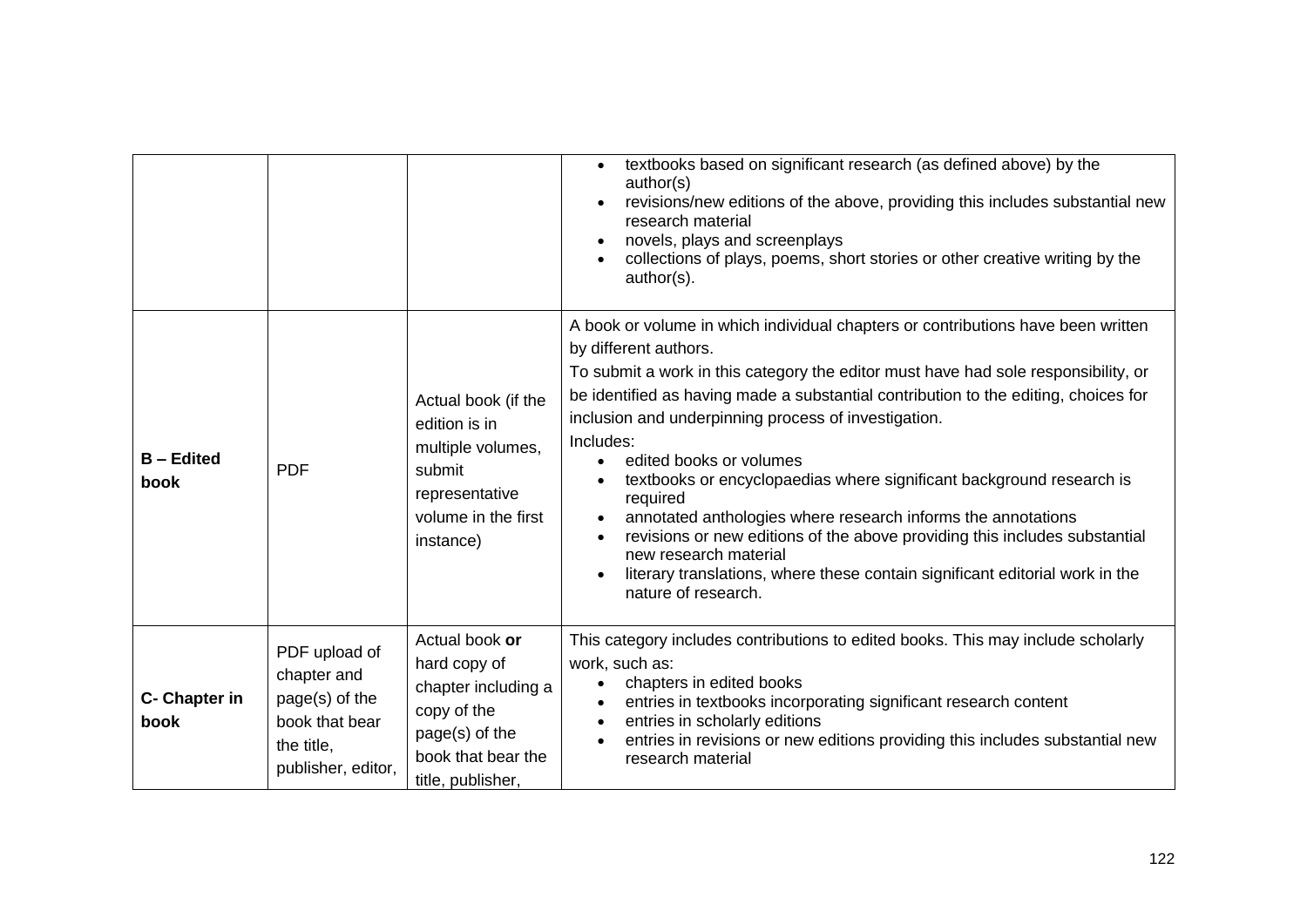|                          | and publication<br>date.                                                                                                                                                                      | editor, and<br>publication date.       | translations where these contain significant editorial work which constitutes<br>research.                                                                                                                                                                                                                                                                                                                                                                                                                                                                                                                                                                                                                                                                                                                                  |
|--------------------------|-----------------------------------------------------------------------------------------------------------------------------------------------------------------------------------------------|----------------------------------------|-----------------------------------------------------------------------------------------------------------------------------------------------------------------------------------------------------------------------------------------------------------------------------------------------------------------------------------------------------------------------------------------------------------------------------------------------------------------------------------------------------------------------------------------------------------------------------------------------------------------------------------------------------------------------------------------------------------------------------------------------------------------------------------------------------------------------------|
| R - Scholarly<br>edition | If not available<br>in print, PDF<br>upload of short<br>written<br>description of<br>the scholarly<br>edition, including<br>details of how it<br>can be freely<br>accessed (e.g.<br>URL, DOI) | Actual scholarly<br>edition            | An edition of another author's original work or body of works informed by critical<br>evaluation of the sources (such as, earlier manuscripts, texts, documents and<br>letters) often with a scholarly introduction and explanatory notes or analysis on the<br>text and/or original author.<br>This may include a translation of the original text(s) where this constitutes part of<br>the research.                                                                                                                                                                                                                                                                                                                                                                                                                      |
| <b>Journal articles</b>  |                                                                                                                                                                                               |                                        |                                                                                                                                                                                                                                                                                                                                                                                                                                                                                                                                                                                                                                                                                                                                                                                                                             |
| $D - Journal$<br>article | Submit with<br>DOI: REF team<br>to source. If<br>REF team is                                                                                                                                  | n/a (if only hard<br>copy is available | A scholarly paper, usually on a specific topic, published in an externally circulated<br>scholarly or professional journal that has an ISSN. This may include:<br>full research articles<br>critical scholarly texts which appear in article form<br>review articles, where these meet the definition of research for the REF<br>evidence synthesis, including systematic reviews, analyses, meta-<br>analyses, metasyntheses, where these meet the definition of research for<br>the REF<br>rapid communication (short papers, usually published swiftly, in scholarly<br>journals presenting original material)<br>discussion paper (short articles in scholarly journals that critically address<br>specific results or data provided in a published research paper)<br>creative articles, including photographic essays |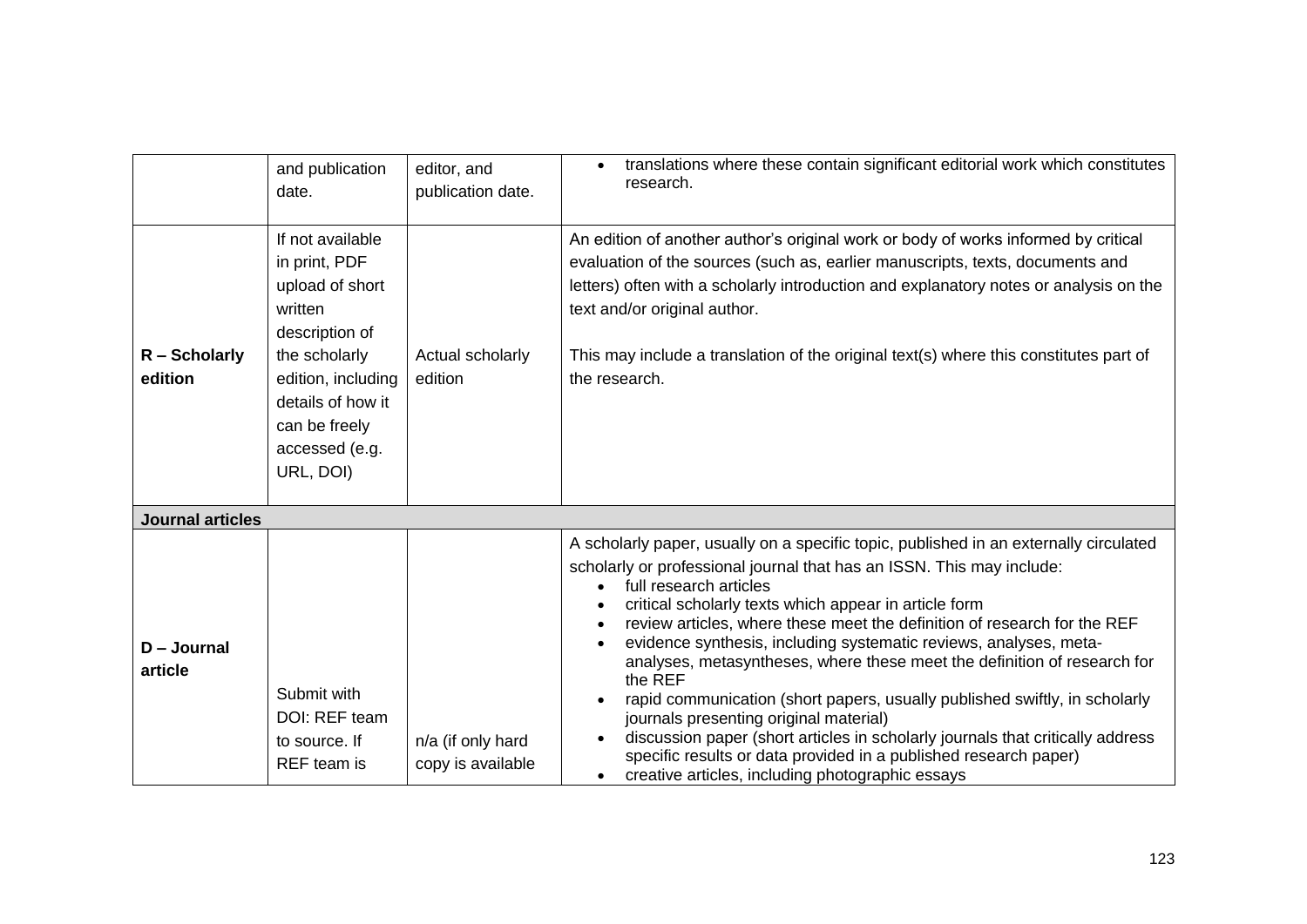|                                  | unable to source                                                                                                                                 | the HEI should                                                              |                                                                                                                                                                                                                                                                                                                                                                                                                                                                                             |
|----------------------------------|--------------------------------------------------------------------------------------------------------------------------------------------------|-----------------------------------------------------------------------------|---------------------------------------------------------------------------------------------------------------------------------------------------------------------------------------------------------------------------------------------------------------------------------------------------------------------------------------------------------------------------------------------------------------------------------------------------------------------------------------------|
| $E -$ Conference<br>contribution | then HEI to<br>upload PDF of<br>article/<br>conference<br>contribution                                                                           | upload a scanned<br>PDF)                                                    | A conference paper or other contribution published in conference proceedings.<br>The conference proceedings will usually have an ISSN or ISBN and may be<br>published in a number of formats such as:<br>volume of proceedings<br>special or normal edition of a journal<br>book or a monograph<br>website<br>Submitted outputs may include:<br>full written papers that appear in published conference proceedings<br>other conference contributions which meet the definition of research |
| U - Working<br>paper             | PDF upload of<br>working paper or<br>details of how it<br>can be freely<br>accessed (e.g.<br>URL, DOI) and<br>evidence of year<br>of publication |                                                                             | Research papers disseminated to encourage discussion and suggestions for<br>revision. This may be through pre-print dissemination, lodging in an institutional<br>repository or self-publication for distribution.                                                                                                                                                                                                                                                                          |
| <b>Physical artefacts</b>        |                                                                                                                                                  |                                                                             |                                                                                                                                                                                                                                                                                                                                                                                                                                                                                             |
| $L -$ Artefact                   | PDF upload of<br>photographic/<br>visual record of<br>output, or details<br>of how it can be                                                     | Photographic/<br>visual record of<br>output (paper<br>and/or<br>DVD/CD/USB) | Artefacts, objects or craftworks, exhibited, commissioned or otherwise presented<br>or offered in the public domain, for example, visual arts, craft and cultural<br>creations. This can include (but is not limited to):<br>illustration<br>sculpture                                                                                                                                                                                                                                      |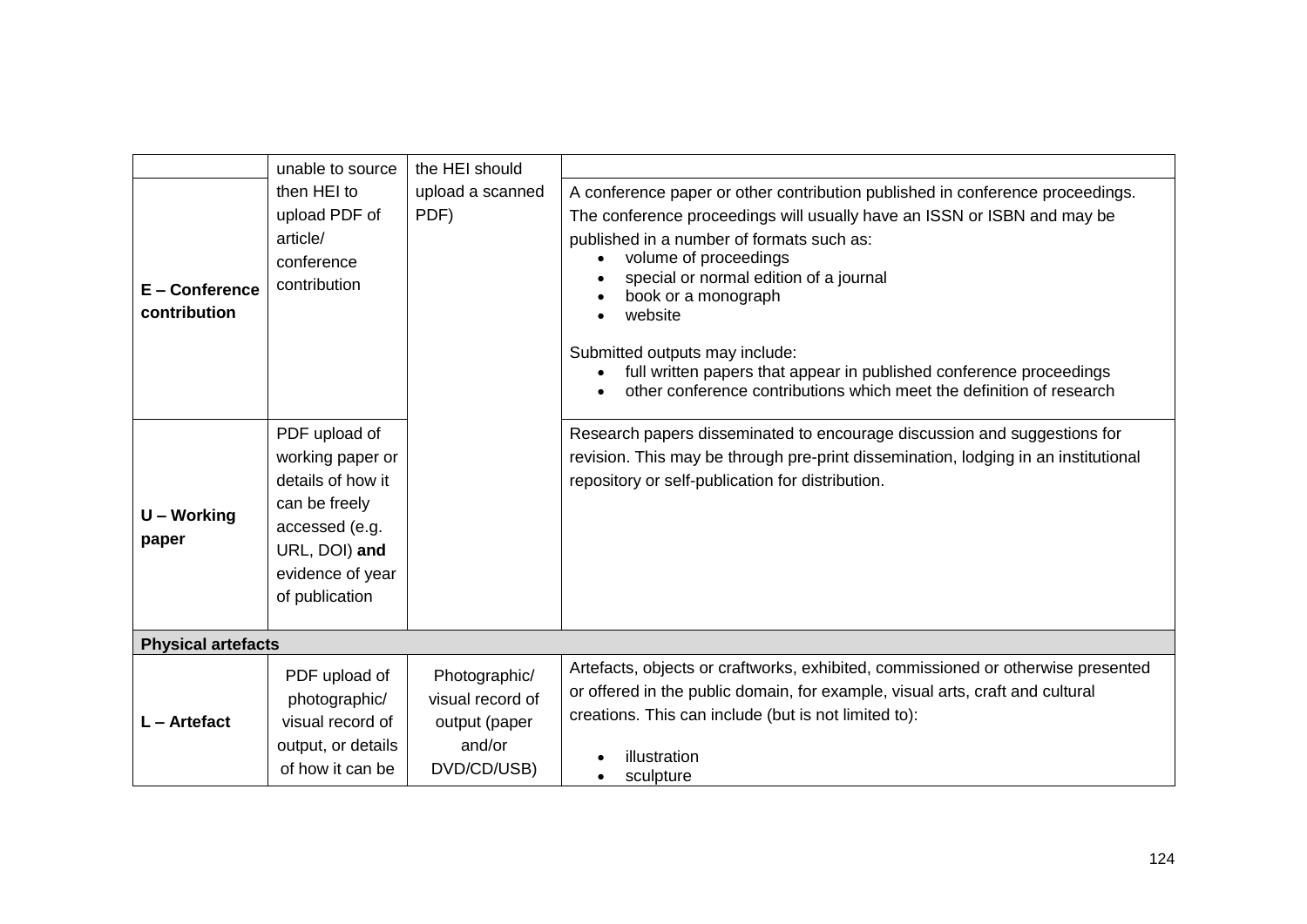|                                     | freely accessed<br>(e.g. URL, DOI)                                                                              |                                                                                                                  | media installations<br>ceramics<br>jewellery<br>metalwork<br>buildings<br>cultural artefacts such as large permanent public sculptures.                                                                                                                                                                                                                                                                                                                                                                                                                                                                                                                                                                                                       |
|-------------------------------------|-----------------------------------------------------------------------------------------------------------------|------------------------------------------------------------------------------------------------------------------|-----------------------------------------------------------------------------------------------------------------------------------------------------------------------------------------------------------------------------------------------------------------------------------------------------------------------------------------------------------------------------------------------------------------------------------------------------------------------------------------------------------------------------------------------------------------------------------------------------------------------------------------------------------------------------------------------------------------------------------------------|
| P – Devices<br>and products         |                                                                                                                 |                                                                                                                  | An element, system or substance developed to perform a particular function, set,<br>or combination of functions. Incorporates developing the concept and the design<br>and development of any chemical, mechanical, electronic and software<br>components, and where appropriate the overall system architecture.<br>use may be functional, aesthetic or commercial<br>may be physical including chemical or compound, i.e. medicines<br>may include digital/virtual products for particular functions, i.e. gaming,<br>analysis, display<br>may include services, i.e. transportation, energy supply, public<br>broadcasting, healthcare systems<br>may be associated with the manufacturing, extraction and refinement of<br>other devices. |
| <b>Exhibitions and performances</b> |                                                                                                                 |                                                                                                                  |                                                                                                                                                                                                                                                                                                                                                                                                                                                                                                                                                                                                                                                                                                                                               |
| $M -$ Exhibition                    | PDF upload of<br>photographic/<br>visual record of<br>output, or details<br>of how it can be<br>freely accessed | Representation of<br>the output (e.g.<br>recording or<br>photographic/<br>visual record) and<br>evidence of year | A single or series of public events, or short-term, long-term or permanent<br>installations, at which works of interest are displayed.<br>Submissions can be:<br>solo exhibitions<br>curation of exhibitions<br>$\bullet$<br>contributions to collaborative group exhibitions.<br>Submissions may include:                                                                                                                                                                                                                                                                                                                                                                                                                                    |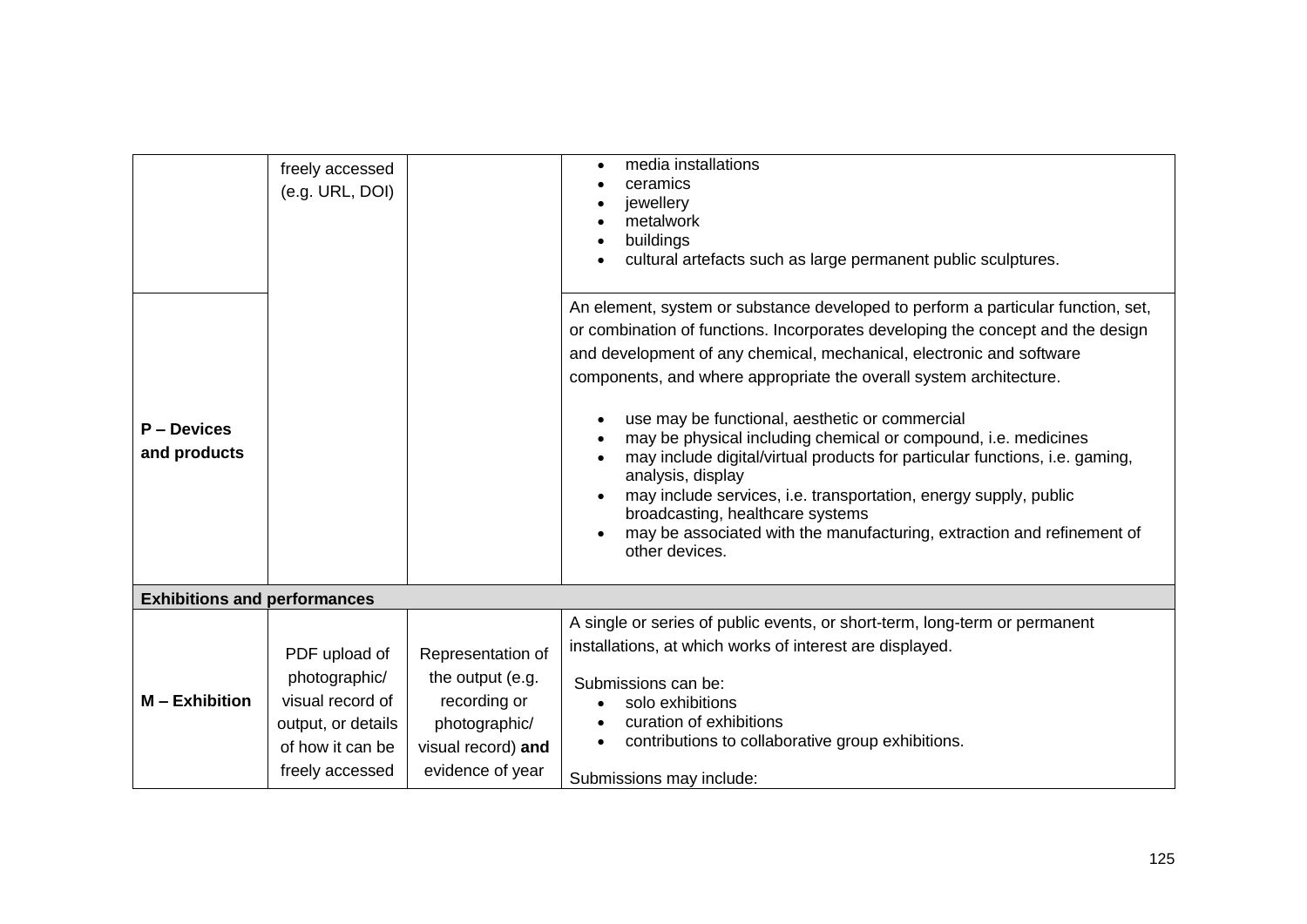|                            | (e.g. URL, DOI)<br>and evidence of<br>year of<br>dissemination | of dissemination<br>(paper and/or<br>DVD/CD/USB) | original artistic works and/or designs<br>historical, political, social, technical/technological or scientific research and<br>information<br>works exhibited in a gallery, museum, artist's book or electronic format.<br>works exhibited in non-standard environments<br>curating an exhibition                                                                                                                                                                                                                                                                                                                                                                                                                                                                                                                                                                                                                                                                                                    |
|----------------------------|----------------------------------------------------------------|--------------------------------------------------|------------------------------------------------------------------------------------------------------------------------------------------------------------------------------------------------------------------------------------------------------------------------------------------------------------------------------------------------------------------------------------------------------------------------------------------------------------------------------------------------------------------------------------------------------------------------------------------------------------------------------------------------------------------------------------------------------------------------------------------------------------------------------------------------------------------------------------------------------------------------------------------------------------------------------------------------------------------------------------------------------|
| <b>Performance</b>         |                                                                |                                                  | A live or recorded first performance (by, for example, an actor, musician, dancer,<br>conductor, artist) to an external audience. The 'author' can have one (or more) of a<br>variety of major roles (e.g. lead performer, director, writer) in the production, which<br>should meet the REF definition of research. The role should be specified within the<br>additional details required, with details of other participants involved in the<br>research.<br>Includes (but is not limited to):<br>performance of a play, musical, opera, concert, television or radio<br>production, performance artwork<br>theatre productions (stage play, mime, circus, puppet show, variety act,<br>comedy show)<br>concerts and recitals (music or dance)<br>broadcast performances and other modes of presentation<br>production of an audio/visual medium (such as cd or dvd recording)<br>artistic direction of a staged production<br>input into a theatre production (for example, design, dramaturgy). |
| <b>Other documents</b>     |                                                                |                                                  |                                                                                                                                                                                                                                                                                                                                                                                                                                                                                                                                                                                                                                                                                                                                                                                                                                                                                                                                                                                                      |
| $F -$ Patent/<br>published | PDF upload of<br>published patent                              | Published patent<br>application/                 | Granted patents, copyrights, trademarks, or registered designs on specific<br>products or processes. Patents can have been granted in the UK or another<br>patent-awarding country.                                                                                                                                                                                                                                                                                                                                                                                                                                                                                                                                                                                                                                                                                                                                                                                                                  |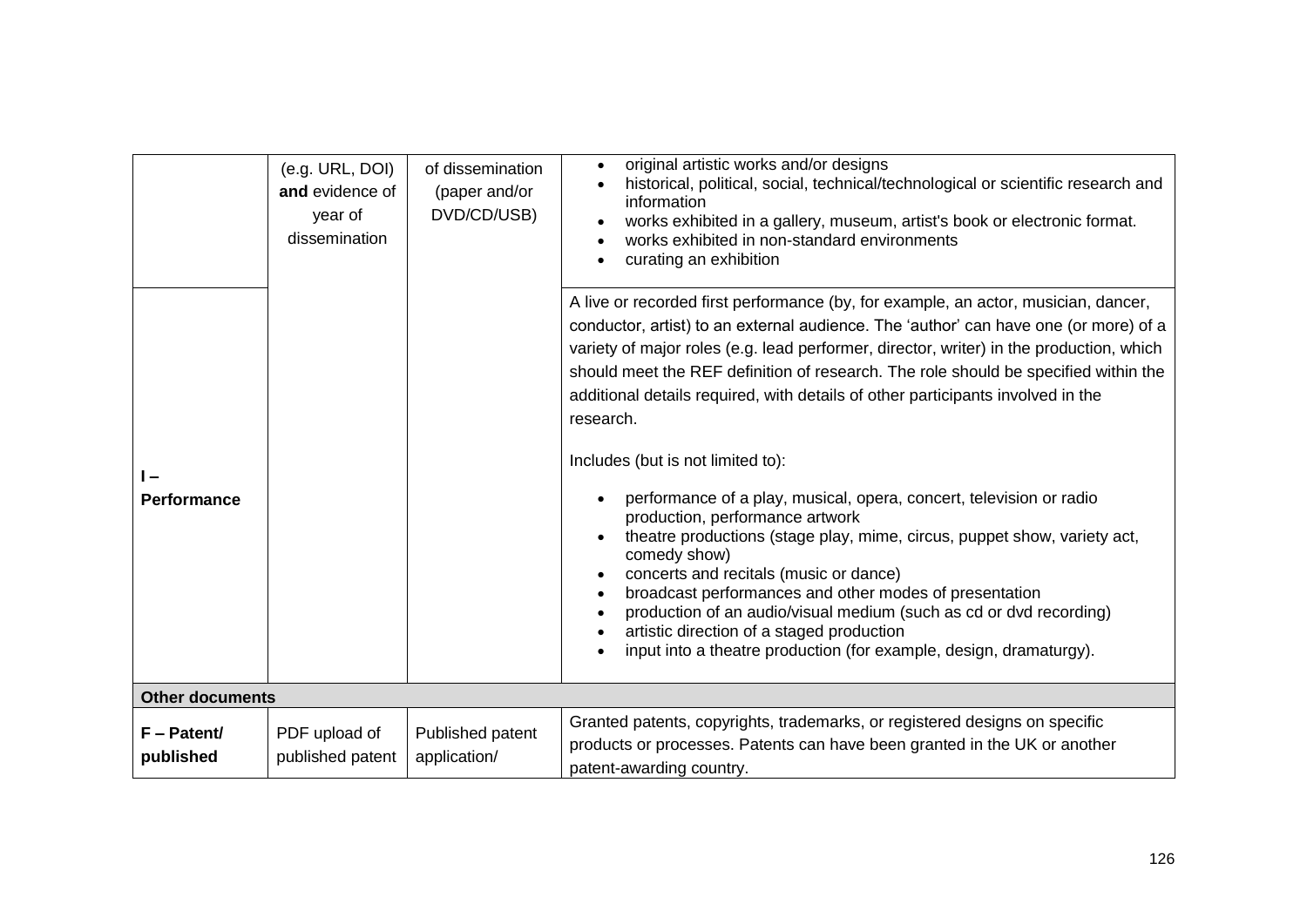| patent<br>application     | application/<br>granted patent                                                                                                                                                   | granted patent<br>(paper)                                                                                                  | The patent should have been granted for the first time during the assessment<br>period.                                                                                                                                                                                                                                                                                                                                                                                                                                                   |
|---------------------------|----------------------------------------------------------------------------------------------------------------------------------------------------------------------------------|----------------------------------------------------------------------------------------------------------------------------|-------------------------------------------------------------------------------------------------------------------------------------------------------------------------------------------------------------------------------------------------------------------------------------------------------------------------------------------------------------------------------------------------------------------------------------------------------------------------------------------------------------------------------------------|
| J –<br><b>Composition</b> | Details of how<br>audio recording<br>(if available) can<br>be freely<br>accessed (e.g.<br>URL, DOI), and<br>PDF upload of<br>score and<br>evidence of year<br>of dissemination   | Audio recording (if<br>available) and<br>score and<br>evidence of year<br>of dissemination<br>(paper and/or<br>DVD/CD/USB) | An original published/publicly available score, first performance or first recording<br>by a record label of a musical composition. Can include (but is not limited to):<br>compositions created while being played for example, electronic<br>$\bullet$<br>compositions, jazz improvisation<br>published/publicly available score<br>$\bullet$<br>recordings<br>$\bullet$<br>sound component of a film or video, lyrics, multimedia composition<br>$\bullet$<br>commissioned works<br>combinations or developments of the above.         |
| K-Design                  | PDF upload of<br>photographic/<br>visual record of<br>design or details<br>of how it can be<br>freely accessed<br>(e.g. URL, DOI)<br>and evidence of<br>year of<br>dissemination | Photographic/<br>visual record of<br>design and<br>evidence of year<br>of dissemination<br>(paper and/or<br>DVD/CD/USB)    | A creative research/problem-solving output in the form of design drawings, books,<br>models, exhibitions, websites, installations or built works. This can include (but is<br>not limited) to:<br>fashion design<br>textile design<br>graphic design<br>interior design<br>$\bullet$<br>industrial design<br>$\bullet$<br>architectural design<br>$\bullet$<br>multimedia design<br>$\bullet$<br>sound design<br>$\bullet$<br>exhibition design (i.e. not the content of the exhibition)<br>$\bullet$<br>theatre design<br>other designs. |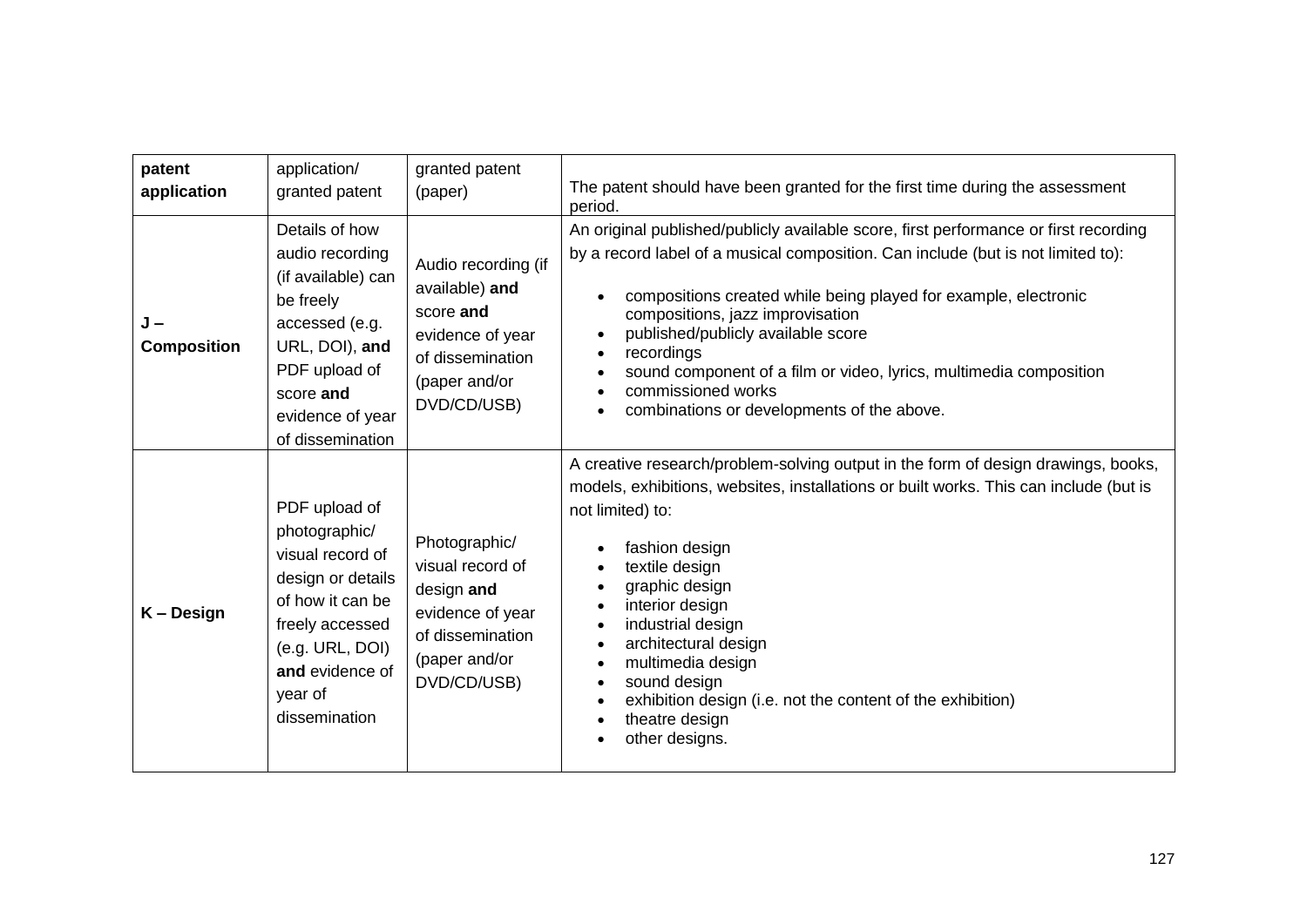| $N - Research$<br>report for<br>external body               | PDF upload of<br>report or details<br>of how it can be<br>freely accessed<br>(e.g. URL, DOI)<br>bearing year of<br>publication/<br>dissemination       | Hard copy of<br>report bearing<br>year of publication/<br>dissemination.                                 | Non-confidential reports, commissioned and/or funded by an external organisation,<br>including reports for private companies, government departments and non-<br>governmental organisations.                                                                                                                                                                                                                                          |
|-------------------------------------------------------------|--------------------------------------------------------------------------------------------------------------------------------------------------------|----------------------------------------------------------------------------------------------------------|---------------------------------------------------------------------------------------------------------------------------------------------------------------------------------------------------------------------------------------------------------------------------------------------------------------------------------------------------------------------------------------------------------------------------------------|
| $O -$<br><b>Confidential</b><br>report for<br>external body | PDF upload of<br>report and<br>evidence of year<br>of receipt (e.g.<br>letter, email,<br>delivery notice)                                              | Hard copy of<br>report and<br>evidence of year<br>of receipt (e.g.<br>letter, email,<br>delivery notice) | Confidential reports commissioned and/or funded by an external organisation,<br>including reports for private companies, Government departments and non-<br>governmental organisations. For clarity, confidential material is not in scope of the<br>open access requirements (see main text, paragraphs 213 to 214 for details of in-<br>scope outputs).                                                                             |
| <b>Digital artefacts</b>                                    |                                                                                                                                                        |                                                                                                          |                                                                                                                                                                                                                                                                                                                                                                                                                                       |
| G - Software                                                | PDF upload of<br>written<br>description of<br>the software<br>and details of<br>how the<br>software, and if<br>relevant, the<br>source code,<br>can be | n/a                                                                                                      | Originally researched, created and published software (computer programs and<br>their associated documentation, consisting of a set of instructions written by a<br>programmer) or database products of commercial quality, which has been made<br>publically available.<br>May include (but is not limited to):<br>operating systems<br>utilities<br>application programs<br>interactive multimedia<br>video games<br>logic systems. |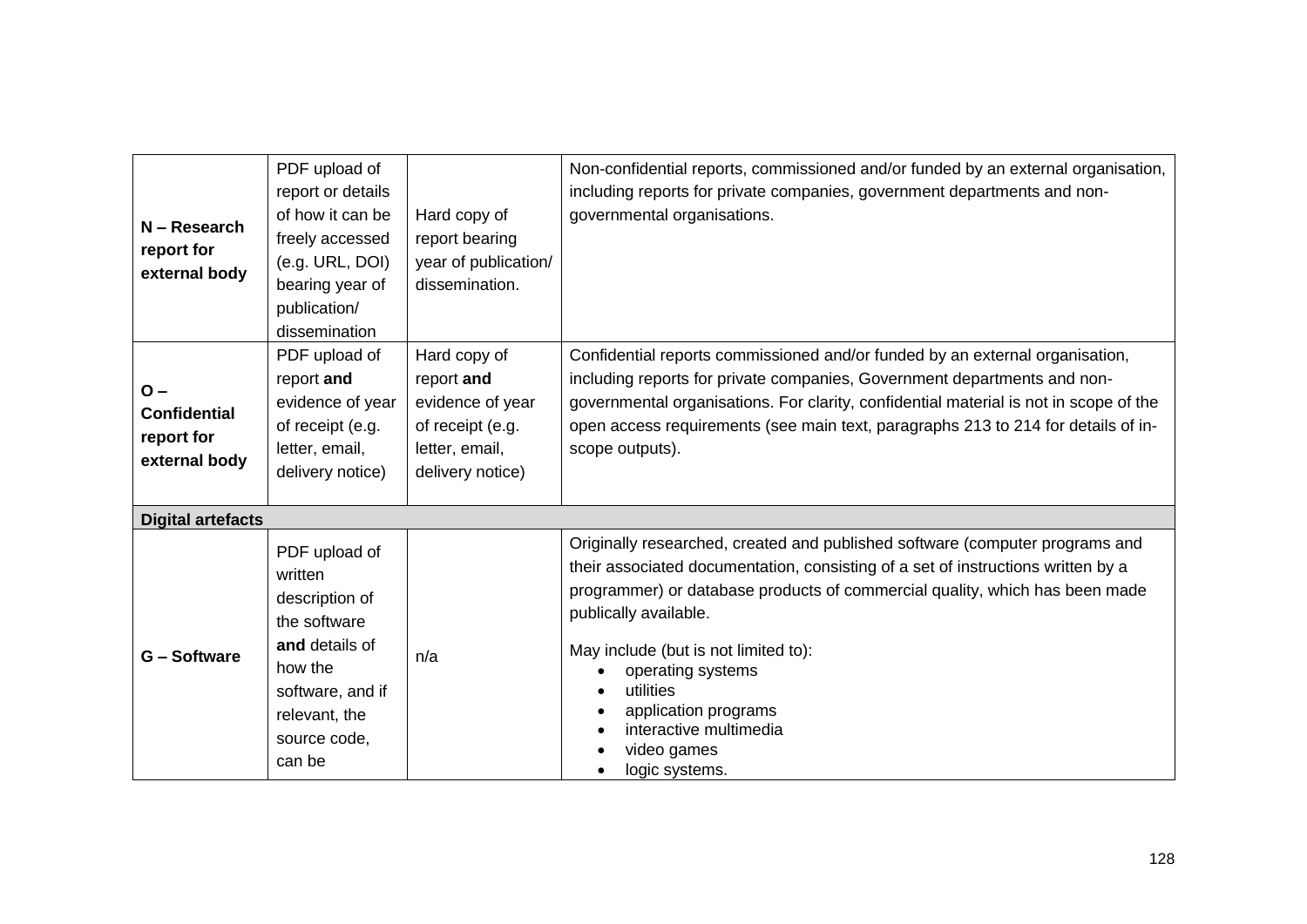| H – Website<br>content         | accessed (e.g.<br>URL, DOI)<br>PDF upload of<br>content as at<br>date of<br>publication (e.g.<br>a date certified<br>electronic copy<br>of content) or<br>details of how it<br>can be freely<br>accessed (e.g.<br>URL, DOI) | Content as at date<br>of publication e.g.<br>a date certified<br>electronic copy of<br>content<br>(DVD/CD/USB) or<br>date-stamped<br>printout of content<br>(paper)                                                  | A collection of material which embodies research and is undertaken on a<br>systematic basis specifically for dissemination through a website and/or as an<br>interactive approach to allow users to engage directly with the process or products<br>of the research.<br>Web content is the textual, visual, or aural content encountered as part of the user<br>experience on websites. It may include – among other things – text, images,<br>sounds, videos, and animations.<br>May present factual information, analysis or data, or fictional, imaginative and/or<br>creative work, using pictorial, video, audio, etc. |
|--------------------------------|-----------------------------------------------------------------------------------------------------------------------------------------------------------------------------------------------------------------------------|----------------------------------------------------------------------------------------------------------------------------------------------------------------------------------------------------------------------|-----------------------------------------------------------------------------------------------------------------------------------------------------------------------------------------------------------------------------------------------------------------------------------------------------------------------------------------------------------------------------------------------------------------------------------------------------------------------------------------------------------------------------------------------------------------------------------------------------------------------------|
| Q - Digital or<br>visual media | Details of how it<br>can be freely<br>accessed (e.g.<br>URL, DOI) and<br>evidence of year<br>of dissemination                                                                                                               | Either a copy of<br>the published<br>DVD, CD or other<br>visual output; or<br>for outputs that<br>were broadcast, a<br>digital or other<br>visual copy of the<br>content and<br>evidence of year<br>of dissemination | Research outputs presented in digitised and/or audio-visual format, such as:<br>films<br>documentaries<br>audio-visual presentations<br>computer games<br>animation<br>Encoded in digital format, machine readable and presenting information and forms<br>of communication not limited to verbal and text-based means.                                                                                                                                                                                                                                                                                                     |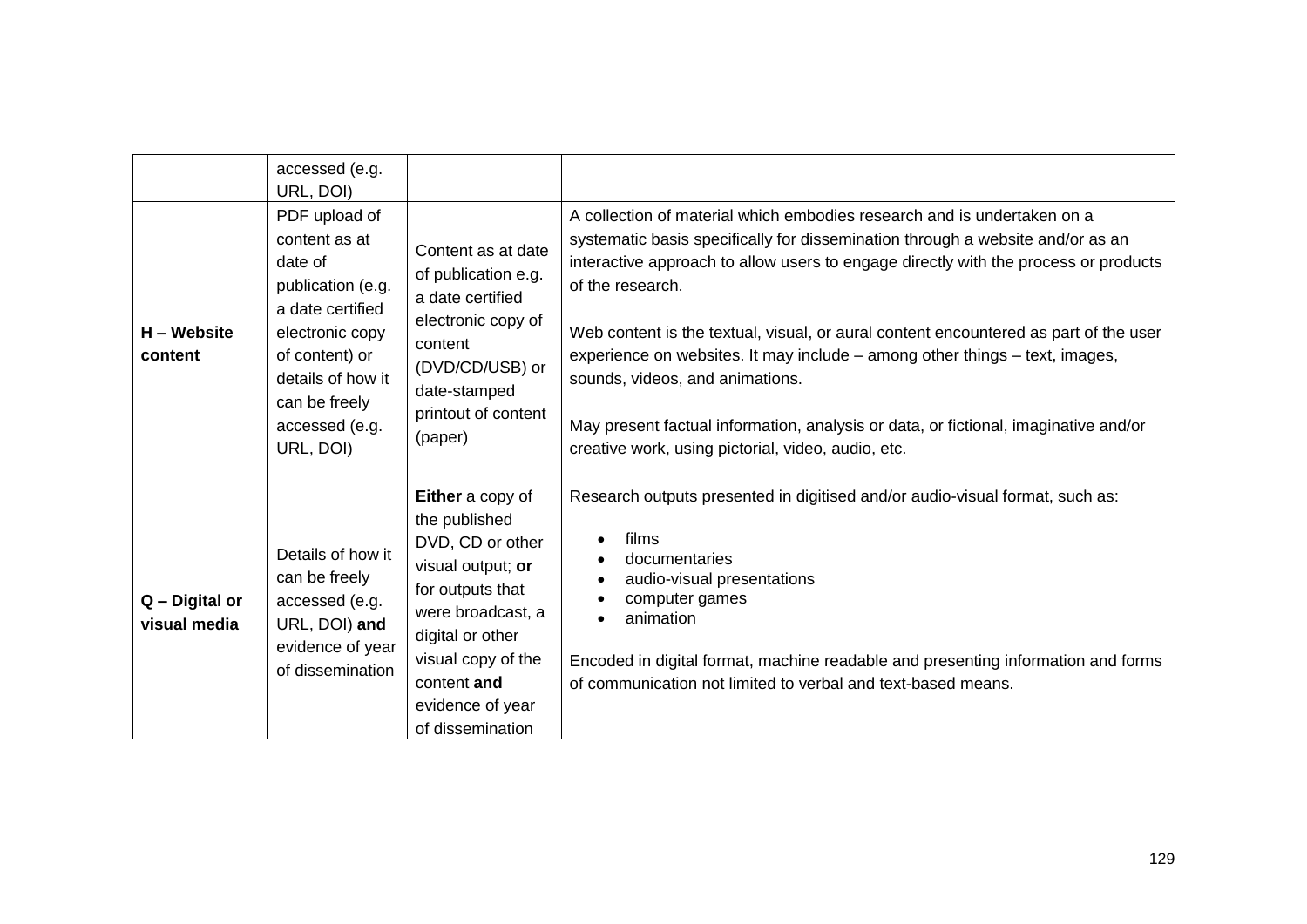|                                          | PDF upload of                                                                                                                                                                                                    |                                                                                     | Submissions may include:                                                                                                                                                                                                                                                                                                                                                                                                                                                                                                                                                                                                                                                  |
|------------------------------------------|------------------------------------------------------------------------------------------------------------------------------------------------------------------------------------------------------------------|-------------------------------------------------------------------------------------|---------------------------------------------------------------------------------------------------------------------------------------------------------------------------------------------------------------------------------------------------------------------------------------------------------------------------------------------------------------------------------------------------------------------------------------------------------------------------------------------------------------------------------------------------------------------------------------------------------------------------------------------------------------------------|
| S-Research<br>data sets and<br>databases | written<br>description of<br>the dataset or<br>database and<br>details of where<br>it can be<br>accessed (e.g.<br>URL, DOI)<br>where relevant.<br>Do not submit<br>copies of actual<br>datasets or<br>databases. | n/a                                                                                 | Data sets: May come in a variety of formats, for instance in spreadsheet,<br>$\bullet$<br>but also any collection of data on which analysis can be performed. Most<br>commonly a data set corresponds to the contents of a single database<br>table, or a statistical data matrix, where every column of the table<br>represents a particular variable, and each row corresponds to a given<br>member of the data set.<br>Databases: Collections of data specifically organised and presented for the<br>$\bullet$<br>ease of viewing, retrieval and analysis. May comprise multiple data sets.<br>Often characterized by data field structuring and searchability tools. |
| <b>Other</b>                             |                                                                                                                                                                                                                  |                                                                                     |                                                                                                                                                                                                                                                                                                                                                                                                                                                                                                                                                                                                                                                                           |
| <b>V</b> - Translation                   | PDF upload of<br>output or<br>description of<br>the output, or<br>details of how it<br>can be freely                                                                                                             | The actual output<br>(paper or USB)                                                 | A translation of a work or body of works by another author or authors, informed by<br>critical evaluation of the sources (such as earlier manuscripts, texts, documents<br>and letters), and by critical analysis of the work's original cultural context for the<br>new readership.<br>Translations may also include a scholarly introduction and explanatory notes or                                                                                                                                                                                                                                                                                                   |
|                                          | accessed (e.g.<br>URL, DOI)                                                                                                                                                                                      |                                                                                     | contextual analysis. Translation may enhance existing understanding of the<br>material in question, and may provide evidence of creativity in its own right                                                                                                                                                                                                                                                                                                                                                                                                                                                                                                               |
| T - Other                                | PDF upload of<br>representation<br>of the output or<br>details of how it                                                                                                                                         | <b>Either</b> the actual<br>output or a<br>representation of<br>the output; and, if | Other forms of assessable output meeting the definition of research but not<br>captured within any of the above categories. This may include (but is not limited<br>$to)$ :                                                                                                                                                                                                                                                                                                                                                                                                                                                                                               |